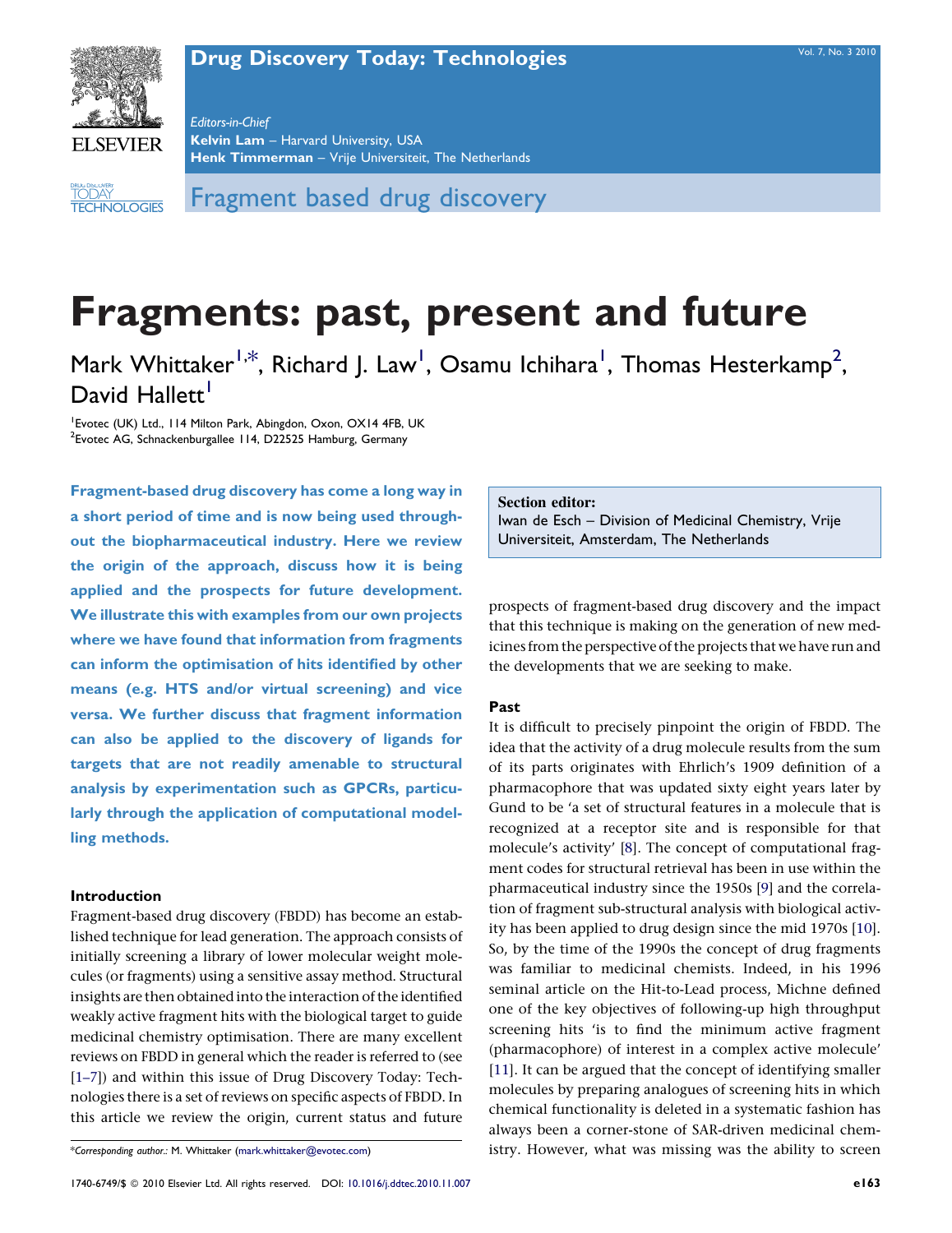directly for weakly active fragment compounds. This problem was solved by Fesik and co-workers at Abbott who first reported on the use of a screening method with high sensitivity to directly identify smaller fragment hits with weak activity [[12\]](#page-7-0). In the Abbott SAR-by-NMR method the use of <sup>15</sup>N labelled protein enables the label free detection of binding of millimolar affinity ligands in a 2D-HSQC experiment.

In parallel with these developments the concept of analysing binding sites on protein surfaces to identify interaction hot spots was first explored computationally by Goodford [\[13\]](#page-7-0) and subsequently experimentally by Mattos and Ringe [\[14\]](#page-7-0). In the GRID computational method the interaction energies between a small molecular probe and the protein are calculated at a set of defined grid points to identify regions of attraction between the probe and the protein. This approach was later extended by Karplus to generate functionality maps of binding sites by a multiple copy simultaneous search (MCSS) method [[15\]](#page-7-0). In the multiple solvent crystal structure (MSCS) method several X-ray crystal structures, obtained by soaking preformed protein crystals with different organic solvents (e.g. acetonitrile, acetone, DMF, DMSO, ethanol, phenol, and dioxane) are superimposed in order to identify binding hot spots that can be used in the structure-based design of more potent ligands [[14](#page-7-0)]. In the same era that these protocols were being developed Verlinde and co-workers developed the concept of linking fragments in silico and attempted the first studies of soaking preformed protein crystals with cocktails of fragments [[16](#page-7-0)]. However, it was not until a few years later, once advances had been made in automation and rapid data processing, that structures could be reliably obtained in this manner [\[17–19](#page-7-0)]. Although, this has proven to be an effective method for identifying fragment binders, a separate assay system is still required to determine activity in order to generate SAR for driving the subsequent structure-based fragment optimisation. Furthermore, the procedure is limited to soaking of preformed crystals and to relatively small numbers of fragments. Therefore, an alternative approach of screening using a sensitive biophysical technique (e.g. NMR or SPR), and subsequently determining the ligand binding mode by X-ray crystallography, was quickly adopted, for example by Roche [[20\]](#page-7-0) and Vernalis [\[21\]](#page-7-0).

Following on from these early advances, a definition for the characteristics of a fragment was developed and the concept of ligand efficiency was first proposed. From an analysis of a diverse set of fragment hits against a range of targets, Astex derived the 'rule-of-3' whereby a fragment is defined as a compound for which the MW is <300, the number of hydrogen bond donors is  $\leq$ 3, the number of hydrogen bond acceptors is  $\leq$ 3, and the *c* log *P* is  $\leq$ 3 [[22](#page-7-0)]. The concept of assessing the binding energy per non-hydrogen atom or ligand efficiency (LE) was proposed by Hopkins and co-workers as a means for selecting between hit compounds for optimisation [\[23\]](#page-7-0). Ligand efficiency is calculated as LE =  $-RT \ln K_d$ /number of non-hydrogen atoms but for comparison of hits assessed in the same assay  $K_d$  is often substituted by  $IC_{50}$ .

We and others have utilised from the outset high concentration biochemical assays for the screening of fragments [[24,25\]](#page-7-0). The advantages of this approach are that functional activity can be obtained at an earlier stage and larger numbers of fragments can be readily screened enabling a wide coverage of fragment space [\[26\]](#page-7-0). However, those taking a purist approach to fragment-based drug discovery advocate screening of smaller fragments (100–250 Da) by biophysical methods and have concluded that 'in a typical high concentration biochemical assay the majority of the binding information will only come from the largest compounds in the screening library' [\[7](#page-7-0)]. This is contrary to our experience and other reports in the literature. [Figure 1](#page-2-0) shows that the molecular property profile of hits identified in multiple biochemical screening campaigns is very similar to the profile of the 20,000 member fragment library that we have screened. Furthermore, in a recent review Alex and Flocco present a summary of sixty eight fragment hits reported in the literature that have been progressed into lead compounds [\[27](#page-7-0)]. Twenty one of these fragment hits were discovered by bioassay, fifteen fragment hits were discovered by NMR screening and fourteen fragment hits were discovered by screening using X-ray crystallography. For those fragment hits where the reviewers were sufficiently confident in the reported activity we have calculated the average potency and average ligand efficiency [\(Table 1](#page-2-0)). From this one can see that there is little to choose between the three assay methods in terms of ability to identify weakly active compounds and the resulting ligand efficiencies.

The medicinal chemistry optimisation of fragment hits has been extensively reviewed elsewhere (see [[1–5\]](#page-7-0)). Most groups are following a process of computationally driven structurebased design that usually involves fragment expansion, fragment merging and/or fragment linking. Fragment expansion (or evolution) usually starts with searching and testing of commercially available analogues that feature the active fragment as a substructure and which are predicted to dock into the binding site. X-ray crystal structures of active fragment analogues in complex with the target protein are obtained routinely to check docking hypotheses and to guide further optimisation. This use of commercially available analogues can be quickly exploited and provides further information on which to design small, focussed, fragment expansion libraries that seek to target additional key interactions. Once again, molecular docking is usually conducted as a filter to select a subset of compounds for synthesis. The aim of this iterative structure-based design process is to improve potency to the desired level (usually single digit nanomolar) whilst not reducing the high level of ligand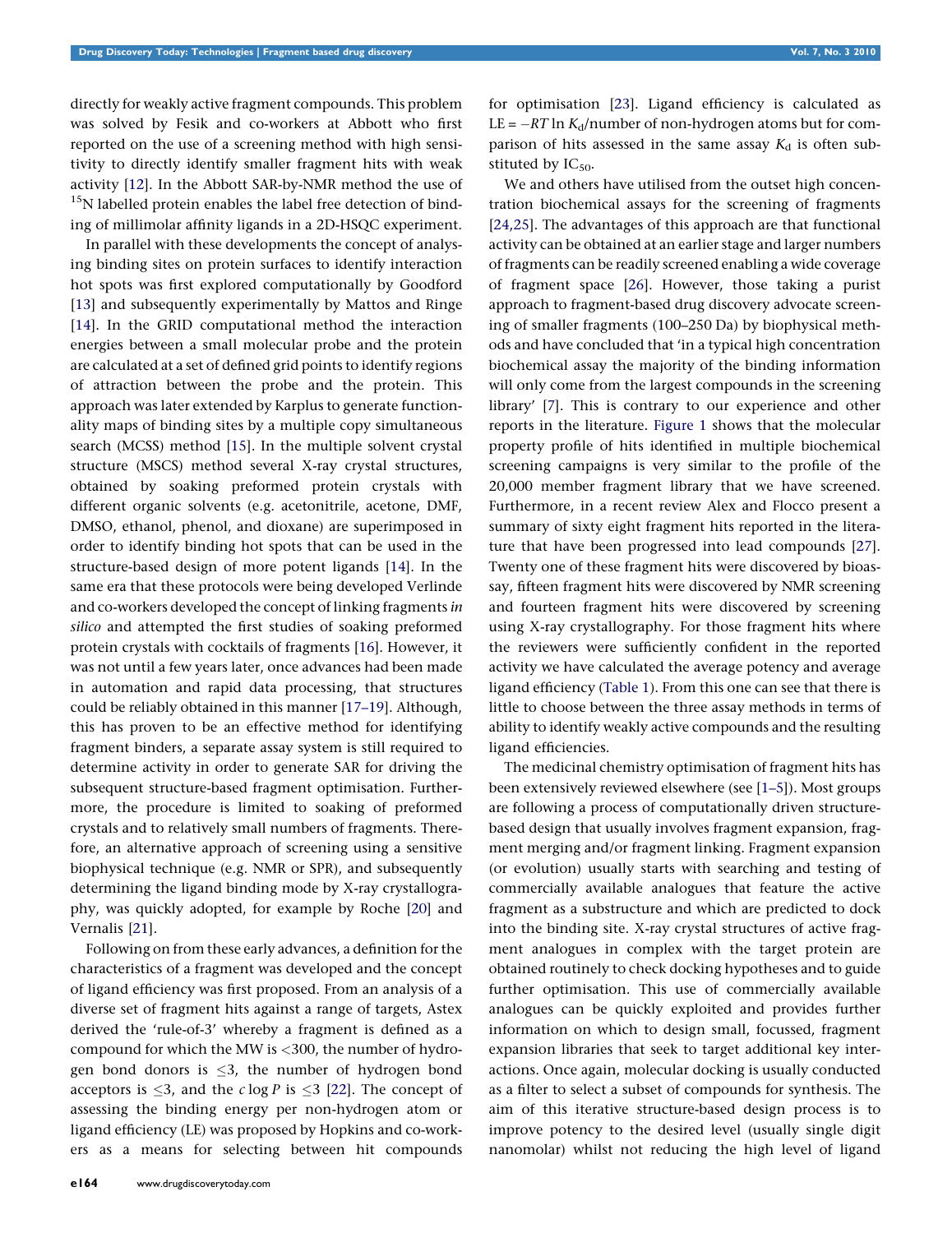<span id="page-2-0"></span>

properties of 20,000 member fragment collection (blue colour).

efficiency of the starting fragment. We have applied this type of fragment expansion approach to good effect to discover a lead compound series of inhibitors against the cancer target heat shock protein 90 (Hsp90) [\[28\]](#page-7-0). The fragment merging process starts with the computational overlay of multiple fragment co-crystal structures with the target protein. This analysis can generate ideas for hybrid molecules that combine the features of two or more fragments to achieve several binding site interactions. An iterative structure-based design process is followed whereby X-ray crystal structures of the resultant hybrid molecules in complex with the target protein are obtained to verify hypotheses and aid the development of further fragment optimisation. In the very special

case where there are two (or more) separate regions of a binding site to which fragments can bind the process of fragment linking can be contemplated. This is the most intellectually attractive method for fragment optimisation as it can result in rapid improvements in potencies. However, in practice this is difficult to achieve and is not a routine procedure for fragment optimisation. Firstly, few fragment screens result in the identification of fragments that bind to two different but adjacent locations within a binding site. Secondly, where they do, the design of a linker between the two fragments that maintains each part in its correct binding orientation is challenging. Nevertheless there are some notable examples of fragment linking particularly from the Abbott

| Table 1. Comparison of fragment screening methods and ligand efficiencies |                                           |                                                                                                                                      |                                                        |                                          |                                                                                               |
|---------------------------------------------------------------------------|-------------------------------------------|--------------------------------------------------------------------------------------------------------------------------------------|--------------------------------------------------------|------------------------------------------|-----------------------------------------------------------------------------------------------|
| Fragment screening<br>method                                              | Typical size of<br>fragment library       | Information provided                                                                                                                 | Activity ranges<br>of hits (mean) $\mu$ M <sup>*</sup> | LE ranges of<br>hits (mean) <sup>*</sup> | Limitations with<br>respect to diversity                                                      |
| X-ray crystallography                                                     | $<$ 1000 as mixtures<br>of 4-10 compounds | 3D-structural information on<br>fragment target interaction                                                                          | $10 - 2500$ (450)                                      | $0.26 - 0.62$ (0.41)                     | Small libraries only.<br>Fragment hits may be<br>missed by soaking of<br>preformed crystals   |
| Nuclear magnetic<br>resonance                                             | 1000-10,000<br>as mixtures                | Binding affinity together with<br>binding site information through<br>displacement of well<br>characterised compound or<br>HSQC data | 2-17,000 (1850)                                        | $0.20 - 0.48$ (0.32)                     | Small to medium<br>sized libraries                                                            |
| Bioassay (HTFS)                                                           | 20,000                                    | Binding affinity at specific site or<br>functional activity                                                                          | $0.1 - 41,000(2220)$                                   | $0.21 - 0.86$ (0.50)                     | No limitation on library<br>size only generic<br>constraints for<br>fragment solubility apply |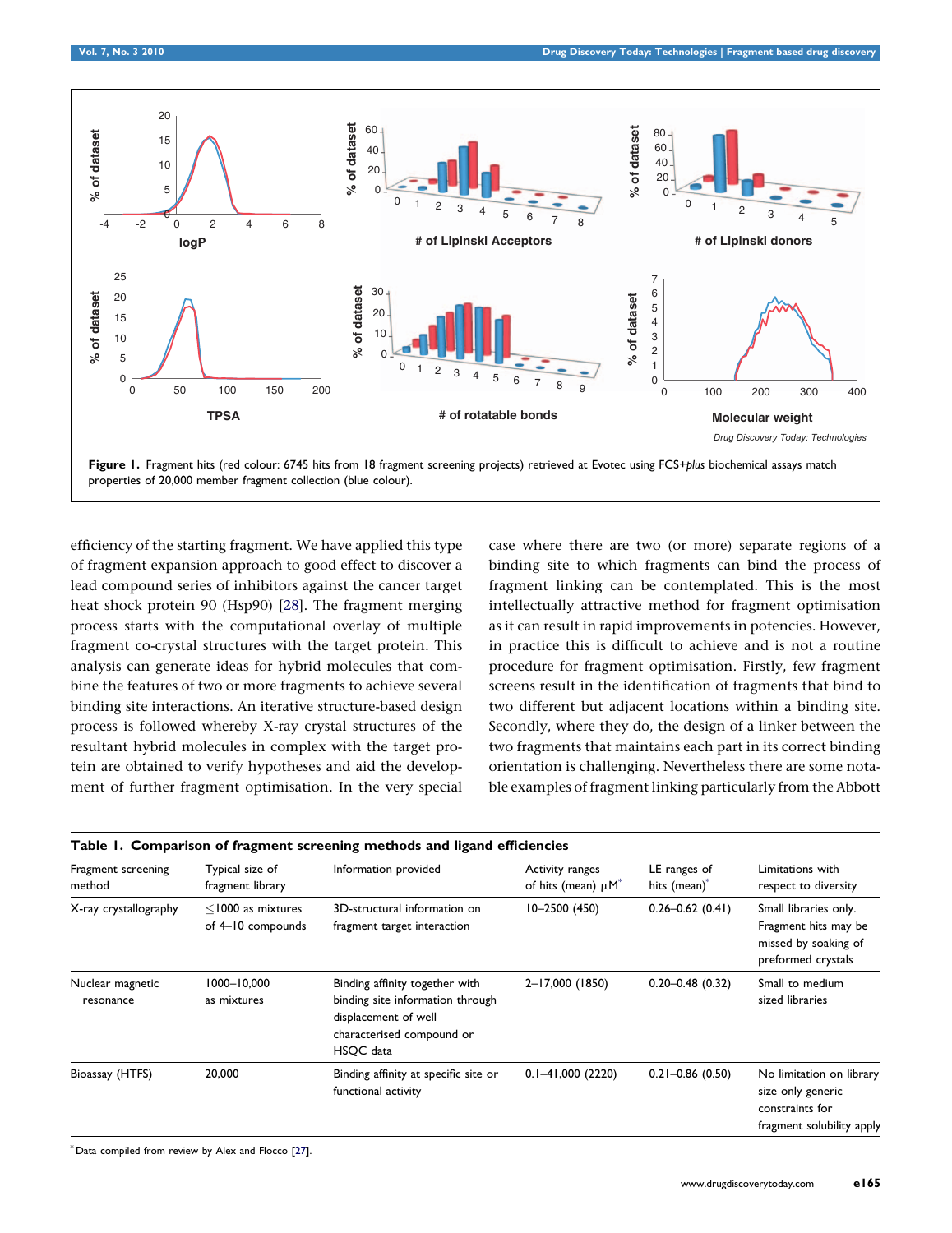group [\[12\]](#page-7-0) and we have had success in the case of the Hsp90 oncology target [\[29\]](#page-7-0).

### Present

Today fragment-based drug discovery has firmly entered the mainstream as a means of hit finding and optimisation (see [\[1–](#page-7-0) [5](#page-7-0)] and the reviews within this issue of Drug Discovery Today: Technologies). In terms of screening, themost robust fragment hit finding techniques employ a combination of orthogonal assay formats for hit identification and confirmation, respectively. In such an approach, fragments are screened either by a biochemical screen with subsequent hit confirmation using a biophysical technique (e.g. NMR or SPR) or vice versa [[24](#page-7-0)]. Xray crystallography is the method of choice for gaining structural insights into the interaction of fragments with the biological target. However, there are several promising alternative approaches to fragment screening that are not currently in widespread use perhaps because the unique nature of their technology has precluded broad adoption. These specialist screening methods include Graffinity's SPR method using immobilised arrays of fragment libraries [\[30\]](#page-8-0), ZoBio's Target Immobilised NMR Screening (TINS) approach [\[31](#page-8-0)] and Carmot Therapeutics' chemotype evolution process. The latter involves the generation of target specific ligands from the reaction of target specific baits (fragment like compounds that bind strongly to the protein and present additional reactive functionality) with a second set of companion fragments [\[32](#page-8-0)].

We have previously argued that the term fragment-assisted drug discovery (FADD) is more suitable than FBDD because in practice fragment approaches to drug discovery are now rarely being used in isolation but rather in concert with other drug discovery approaches. It is our view that access to a variety of hit finding technologies increases the prospects of generating the highest quality lead series during the course of a drug discovery programme. This in turn enables lead optimisation to be initiated with the very best lead series thus reducing attrition due to liabilities such as inadequate PK, competing IP and poor developability.

Whilst we do still on occasion apply fragment techniques as the sole route for lead generation (i.e. FBDD) increasingly we are employing fragment methods in combination with other hit finding methods following a FADD paradigm. An example of FADD is where we were able to identify multiple hit series that included fragment inhibitors from a full deck HTS campaign against prostaglandin D2 synthase using the highly sensitive screening technique of fluorescence correlation spectroscopy. Subsequent structure-led optimisation of the fragment hits ultimately furnished an orally bioavailable prostaglandin D2 synthase inhibitor that exhibited *in vivo* efficacy [\[24](#page-7-0)].

A key question that is often asked today is 'when to make use of fragment methods'? We recommend running a fragment screening campaign in parallel with other hit finding methods from the outset for the majority of discovery projects. This is illustrated for the following two case studies.

#### BACE-1

Beta-secretase (BACE1) is an aspartyl protease implicated in the pathogenesis of Alzheimer's disease for which it has been challenging to discover non-peptidic chemical starting points. We conducted a uHTS campaign of *ca*. 200,000 compounds against this target. The hit rate was extremely low and no suitable starting points were found for medicinal chemistry optimisation. Subsequently, a fragment screen of our 20,000 member fragment library using the same biochemical assay principle, but screening at a higher concentration (1 mM), followed by orthogonal testing using surface plasmon resonance (SPR), gave 26 confirmed fragment hits [\[33\]](#page-8-0). Starting from this hit set, X-ray crystallography and medicinal chemistry optimisation provided, in two iterations of design and synthesis, inhibitors with low micromolar activity suitable for further elaboration (Fig. 2) [\[34\]](#page-8-0). Thus for BACE1 the fragment screen 'unlocked' the target by providing suitable starting points for medicinal chemistry optimisation. Others have had similar experiences in hit finding for BACE1. For example, AstraZeneca have also reported that high throughput screening of BACE1 failed to provide suitable starting points whereas fragment screening provided good starting points for inhibitor generation and optimisation [[35](#page-8-0)].

#### PDE10a

Phosphodiesterase 10a (PDE10a) is a potential schizophrenia target. In this instance we conducted both a virtual screen and a fragment screen ([Fig. 3\)](#page-4-0) in parallel. The virtual screen was conducted against our HTS library of lead- and



*Drug Discovery Today: Technologies*

Figure 2. Rapid fragment optimisation for BACE1: (a) Fragment hit (compound 1;  $IC_{50}$  770  $\mu$ M) against BACE1 and more potent derivatives (compound 2a,  $R =$  cyclohexyl;  $IC_{50}$  7  $\mu$ M: compound 2b, R = adamantly; IC<sub>50</sub> 9  $\mu$ M); (b) crystal structure of compound 1 in complex with BACE1 (1.8 A); (c) overlay of crystal structures of compounds 2a and 2b with BACE1 (2.6 Å and 2.4 Å respectively).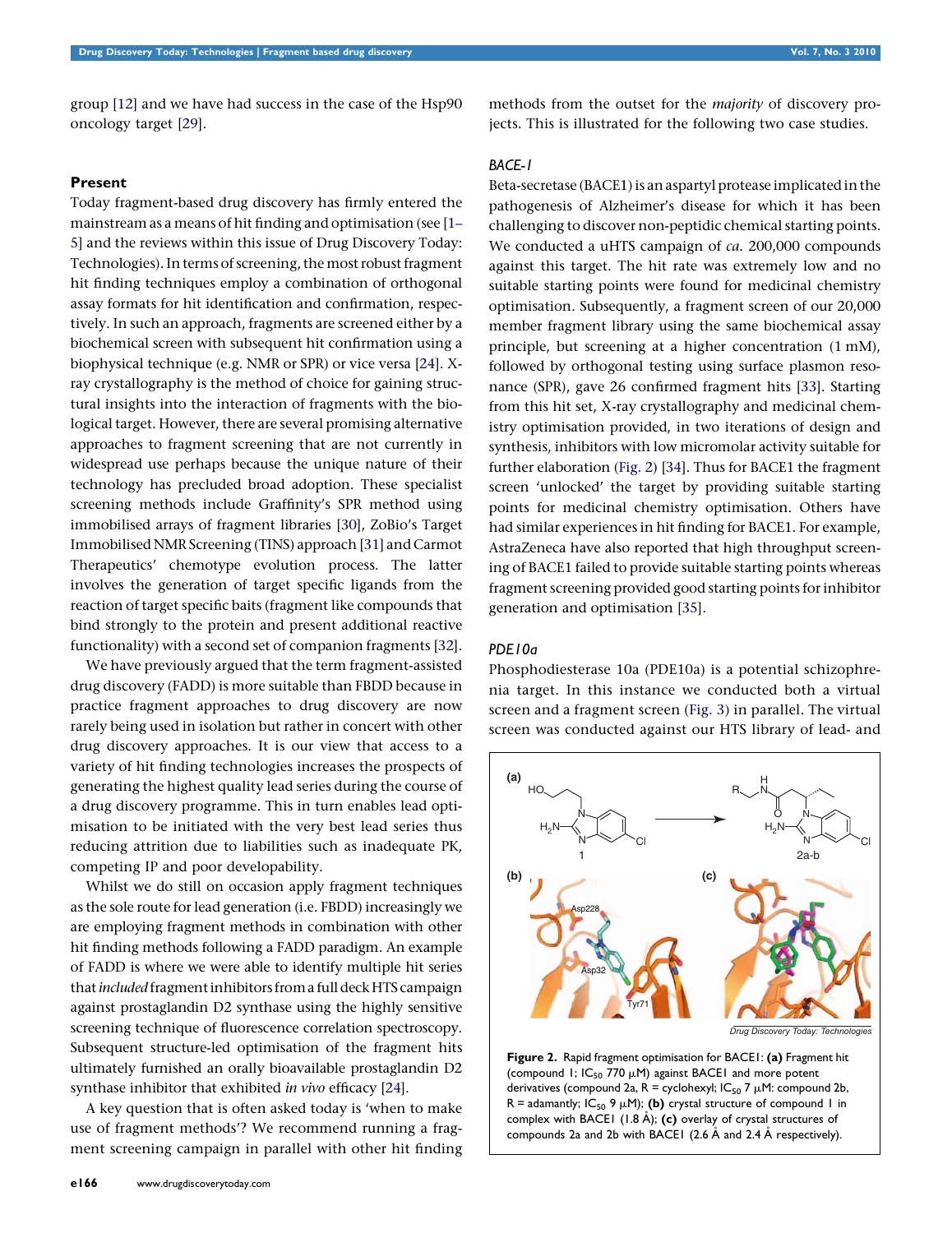<span id="page-4-0"></span>

drug-like compounds using molecular docking whilst the fragment screen utilised a biochemical assay with a fluorescence correlation spectroscopy readout. This latter approach furnished a high hit rate ( $ca$ . 4% at a fragment screening concentration of 0.25 mM) and protein NMR was used as an orthogonal assay method for hit validation. Multiple fragment-protein complex X-ray crystal structures were then solved ahead of the start of medicinal chemistry optimisation. Whilst the fragment hits generally exhibited double-digit micromolar potency but with good ligand efficiencies (LE 0.29–0.48), one of the hits from the virtual screen exhibited sub-micromolar activity. This compound represented a very attractive starting point for rapid medicinal chemistry optimisation due to its high ligand efficiency (LE 0.42). The X-ray structural information obtained with the fragment hits has both informed and assisted the medicinal chemistry optimisation of the virtual screening hits, as well as providing additional alternative compound series. In particular, analogues of the fragment hits have revealed key target interactions enabling the optimisation of hits into leads through the overlay of information obtained from the initial fragment screening and virtual screening (VS) starting points.

By conducting a virtual screen and a fragment screen in parallel, the elements of a computationally focused set along with the fundamentally diverse fragment library are combined to maximize the likelihood of finding good hits. In addition, the information from the two sets of hits can then be combined, via crystal structures, docking, or 3D ligand

overlay, to determine the optimum number, and nature, of possible interactions. In the case of the PDE10a example shown in Fig. 3, the virtual screening hit capitalized on the majority of the interactions available for that pocket and the fragments were overlaid with the hit to make sure that ALL confirmed interactions were being picked up during design of a virtual library. This information was combined with the addition of a known, highly selective PDE10a compound (from Pfizer), which was overlaid with the vHTS hit using the OpenEye software for rapid overlay of chemical structures (ROCS). The path of evolution of the vHTS hit is described in Fig. 3. It used a combination of ligand and structure-based computational methods to create and score libraries of hybrid compounds and with the synthesis of only  $\sim$ 30 compounds, rapidly progressed to a set of single digit nanomolar and selective compounds.

The above examples illustrate the power of fragment approaches and support the premise of performing fragment screening at the outset in conjunction with other hit finding methods. There have been several recent reports on the use of virtual screening to select a subset of fragment compounds for testing and also where both a fragment screen and a virtual screen have been conducted in parallel as we have done for PDE10a. For example Sanofi-Aventis have disclosed inhibitors of MIF tautomerase discovered from virtual and fragment screening [\[36,37](#page-8-0)]. Other researchers have also reported on the complementary use of fragment approaches with other hit finding and optimisation methods: Abbott, pioneers of fragment methods, often employ a synergistic combination of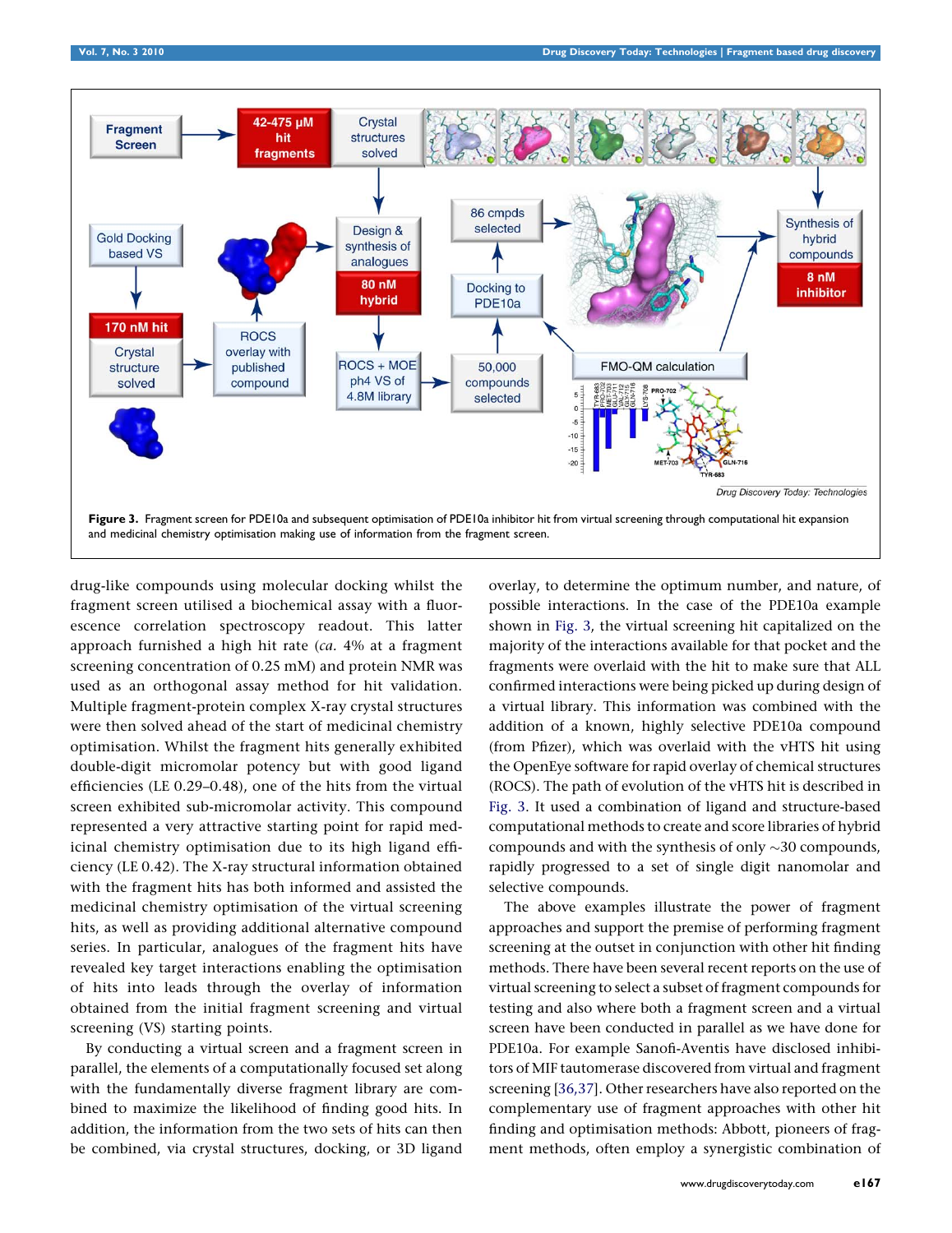HTS and fragment screening in the early hit discovery stage [\[38\]](#page-8-0); Workers at GSK advocate 'Reduced Complexity Screening' whereby a set of fragment compounds is assayed by biochemical screening at high concentration (ca. 1 mM) alongside a full deck high throughput screen [[6\]](#page-7-0); AstraZeneca have adopted a process whereby high concentration screening (ca. 100  $\mu$ M) of a set of 2000 fragments is conducted in parallel with every HTS [[35](#page-8-0)].

#### Future

What will be the future developments in fragment-based (or assisted) drug discovery? Developments can be expected in library design (see reviews in this issue of Drug Discovery Today: Technologies) and computational methods. With regard to the latter, advances in the application of detailed computational analysis of fragment co-crystal structures can be expected. For example we have found that the ab initio fragment molecular orbital (FMO) method [\[39\]](#page-8-0) can provide detailed insights into the interactions that drive binding of fragments to target proteins (see Box 1). We also expect to see an analysis of the thermodynamic signature of fragment binding being used to triage which fragments to take forward into optimisation. This follows the suggestion that 'best in class' drugs may be distinguished from 'first in class' drugs on the basis of a higher enthalpic contribution to binding, in comparison to the entropic contribution, leading to greater selectivity and fewer side effects [[40\]](#page-8-0).

The current major limitation of the fragment method is generally considered to be the need to obtain high resolution X-ray crystal structures of the fragment compounds in complex with the target protein to make the most of the information derived from fragments. We and others are seeking to overcome this limitation and have been undertaking fragment screens of targets that are not structure enabled. For example, AstraZeneca are applying fragment approaches to GPCRs whereby informatics-driven mining for near neighbours of the fragment hits enables identification of more potent analogues by cherry picking and subsequent testing of higher molecular weight drug-like compounds from the AZ HTS collection [[35\]](#page-8-0). Novartis have coined the term 'Virtual Fragment Linking' (VFL) for a somewhat related process. In this case a fragment screen is first conducted and based on chemoinformatic analysis of the results, a subset of compounds from the full HTS library are selected for a second round of screening [[41](#page-8-0)]. Good hit rate enrichments by the VFL method are reported for GPCR targets but not for less druggable targets.

It should be remembered that many known drugs are relatively small as are many natural receptor ligands and enzyme substrates. We calculate that 18% of FDA approved drugs in the DrugBank database conform to the rule of three definition of a fragment. An example of a natural ligand of small size is histamine and recently there have been notable

#### Box 1. Fragment Molecular Orbital (FMO) method

The application of computational chemistry to guide medicinal chemistry, within a drug discovery program (e.g. one involving fragment hit data), is limited by two major factors: the accuracy of most scoring functions and the applicability of the more accurate methods (e.g. quantum mechanical (QM)), to the system size, number of systems, available computational resources and results turn-around time required to be useful. Ab initio QM methods, for instance, calculated with the electron correlation Møller–Plesset (MP2) method with the 6-31G<sup>\*\*</sup> basis set, give one of the best possible descriptions of atomic and electronic interactions. It is desirable to score and analyze ligand binding interactions at this level of accuracy but this is often too expensive computationally to be applicable to a medicinal chemistry environment. The fragment molecular orbital (FMO) protocol, initially developed by Kitaura's group [\[39,45,46\]](#page-8-0) enables QM-level examination of interactions between proteins and peptides, metal ions, DNA, and small molecules [[47\]](#page-8-0). It is possible to run dozens of calculations per day, on a relatively small cluster, at the theory level to achieve the required accuracy, for example, MP2 with a 6-31G<sup>\*\*</sup> basis set. MP2 includes the ability to observe the dispersion type interactions of aromatic and alkyl chains often seen in protein–ligand interactions and also interactions, such as halogen-pi which are difficult to capture with molecular mechanics (MM) force-fields alone [\[48](#page-8-0)]. The FMO methodology, implemented in GAMESS (General Atomic and Molecular Electronic Structure System) or some other QM packages such as ABINIT-MP, enables QM examination of small molecule structure–activity relationships (SAR) within a fast moving medicinal chemistry program. Initial start-points for the calculations are usually a crystal structure, but the method can then be used in a combinatorial fashion to drive expansion of fragment/lead-like hits via multiple calculations, or a small library of ligands, based around a single crystal structure. FMO calculations involve the fragmentation of the system into small manageable fragments of atoms, typically amino-acid residues and the ligand, for which the monomer and dimer energies are calculated. The pairwise interaction energies are then calculated and the total energy of the system can be obtained by summing the energies of the monomers and the pair interaction energies. For ligand–protein interactions, particularly in the context of understanding SAR for guidance of medicinal chemistry, the most important pairwise fragment interactions are those between the ligand and the protein fragments. Although solvation and entropic terms can be added, it is clear that FMO/QM calculations used in this simple manner, are optimizing primarily for enthalpy, and considerations of entropy are largely being ignored. Therefore experimental techniques that determine the enthalpic and entropic contribution of some ligands, particularly of fragment start-points, are helpful in guiding when to apply FMO and which fragments to evolve.

reports of the discovery of fragment-like ligands for the H4 receptor through receptor modelling and virtual screening [[42\]](#page-8-0) and fragment-based design of H4 receptor ligands [\[43\]](#page-8-0).

We are also seeking to apply fragment methods to GPCRs and have developed sophisticated in silico methods for generating high quality, chemistry optimized, GPCR models. These have allowed us to rapidly enhance the potency and selectivity of initial fragment hits obtained against GPCRs. For example we screened, using a functional  $Ca^{2+}$  mobilization cellular assay, a subset (1700 compounds) of our fragment collection against three histamine receptors (H1, H3 and H4) at 20  $\mu$ M [\(Fig. 4](#page-6-0)). Over 100 primary antagonist hits  $(IC_{50} > 1 \mu M)$  were obtained and encouraging selectivity was observed for many of these fragments. In silico hit expansion, making use of our GPCR binding site modelling, was used to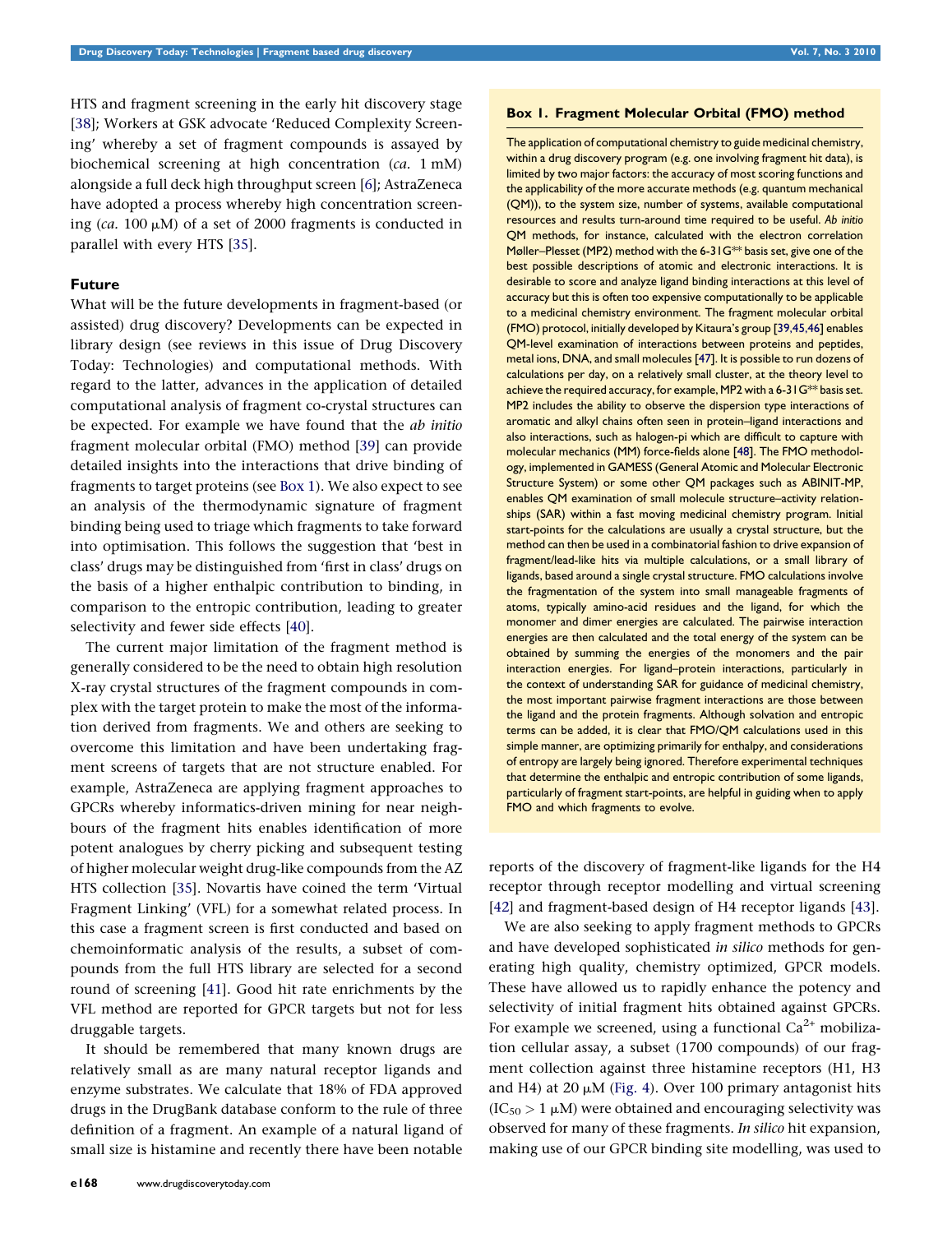<span id="page-6-0"></span>

docked into an H3 receptor model.

find a set of compounds that would constitute the first stage in the evolution of these fragment hits. This involved the use of the target selective fragment hits in optimizing the ligand binding pockets of both the H3 and H4 receptor models. A combination of ligand and structure-based virtual screening was then used to select  $\sim$ 170 analogues, which were purchased. Over 70% of these analogues were active against either H3 or H4, with several found to be an order of magnitude more potent than the fragment hits upon testing (i.e. sub-micromolar).

This example illustrates that the utilisation of information derived from fragment hits is not limited by access to Xray crystal structures if the hypothesis for hit expansion can be generated through the utilisation of high quality computational models. We expect to see many more examples of this type of approach being applied within drug discovery in the future.

#### **Conclusions**

The birth of fragment-based drug discovery (FBDD) resulted from the coupling of theoretical and computational understanding of drug discovery and experimental advancements in structural analysis and biophysical methods to detect weak ligand–protein interactions. The concepts of ligand efficiency allied to the early successes in fragment optimisation have made it easier for the drug discovery community to broadly embrace the approach. However, rather than taking a purist's view of using FBDD on its own many groups, including ourselves, are taking a fragment-assisted drug discovery (FADD) strategy whereby fragments are incorporated alongside and used to inform a comprehensive approach to hit finding and optimisation. Whilst productive outcomes can be obtained when applying fragment methods alone (in a true FBDD approach) maximum benefit is obtained when employing fragment approaches in parallel with other hit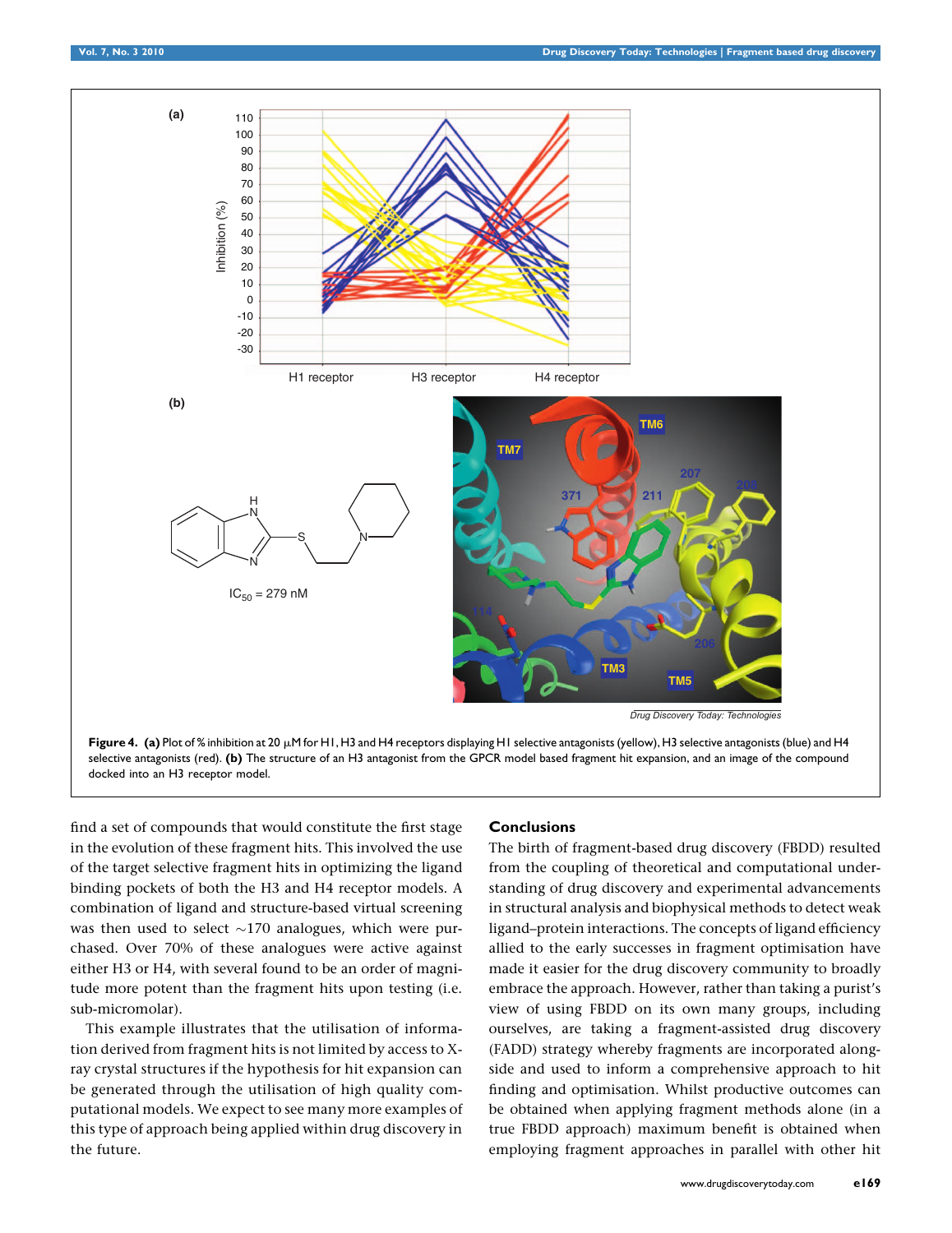<span id="page-7-0"></span>finding methods. If a robust and sensitive high throughput assay method is developed at the outset then there is little incremental cost in performing a high concentration screen of fragments alongside every HTS campaign. During the course of assay development a virtual screen can also be conducted (based on known ligands and/or target structural information) to select additional compounds from third party vendors that can be then screened at the same time as the HTS and fragment screens. This holistic approach to hit generation gives medicinal chemistry teams the maximum amount of information ahead of commencing hit-to-lead optimisation and so provides the basis for developing the very best lead series for each target [\[44\]](#page-8-0). The key to this strategy is for the medicinal chemists not to be seduced by the most potent hit compounds but to make best use of in silico methods to assess the various hit options in terms of ligand efficiency, potential liabilities and optimal vectors for substituting the hit scaffold for enhanced target engagement. A further benefit of this approach is that the greater diversity of starting points more readily allows circumvention of competitor IP for well precedented targets and for less druggable targets this screening-wide approach increases the likelihood of obtaining suitable starting points on which to base a drug discovery program.

The use of computational methods and tools is at the heart of maximising the benefit of the information provided by fragment hits. In the past there has been a high reliance on first obtaining high resolution X-ray crystal structure data of fragments in complex with the protein target. However, computational chemists are now extending the scope of fragment methodology through the development of high quality structural models for proteins, such as GPCRs, that are currently not readily amenable to structure determination.

Thus, the use of fragments, when employed in conjunction with other hit finding methods and the very best computational methods, can assist drug discovery irrespective of the target and access to structural information. As such the use of fragments should not necessarily be considered as a separate technique but rather as a method to integrate with other approaches.

#### Disclosure statement

MW, OI, RJL, TH and DH are employees of Evotec which is a drug discovery services company that applies fragment methods within collaborative research projects with biotech and pharmaceutical companies.

#### Acknowledgements

We wish to thank all of our colleagues who have been involved in the fragment-assisted drug discovery initiative at Evotec and also Oliver Barker for an analysis of the Drugbank database.

- 1 Chessari, G. and Woodhead, A.J. (2009) From fragment to clinical candidate – a historical perspective. Drug Discov. Today 14, 668–675
- 2 Coyne, A.G. et al. (2010) Drugging challenging targets using fragmentbased approaches. Curr. Opin. Chem. Biol. 14, 299–307
- 3 de Kloe, G.E. et al. (2009) Transforming fragments into candidates: small becomes big in medicinal chemistry. Drug Discov. Today 14, 630–646
- 4 Hadjuk, P.J. and Greer, J. (2007) A decade of fragment-based drug design: strategic advances and lessons learned. Nat. Rev. Drug Discov. 6, 211– 219
- 5 Law, R. et al. (2009) The multiple roles of computational chemistry in fragment-based drug design. J. Comput. Aided Mol. Des. 23, 459–473
- 6 Leach, A.R. et al. (2006) Fragment screening: an introduction. Mol. Biosyst. 2, 429–446
- 7 Congreve, M. et al. (2008) Recent developments in fragment-based drug discovery. J. Med. Chem. 51, 3661–3680
- 8 Gund, P. (1977) Three-dimensional pharmacophoric pattern searching. Prog. Mol. Subcell. Biol. 5, 117–143
- 9 Craig, P.N. and Ebert, H.M. (1969) Eleven years of structure retrieval using the SK&F fragment codes. J. Chem. Doc. 9, 141–146
- 10 Cramer, R.D., III et al. (1974) Substructural analysis. A novel approach to the problem of drug design. J. Med. Chem. 17, 533–535
- 11 Michne, W.F. (1996) Hit-to-lead chemistry: a key element in new lead generation. Pharmaceut. News 3, 19–21
- 12 Shuker, S.B. et al. (1996) Discovering high-affinity ligands for proteins: SAR by NMR. Science 274, 1531–1534
- 13 Goodford, P.J. (1985) A computational procedure for determining energetically favourable binding sites on biologically important macromolecules. J. Med. Chem. 28, 849–857
- 14 Mattos, C. and Ringe, D. (1996) Locating and characterizing binding sites on proteins. Nat. Biotechnol. 14, 595–599
- 15 Miranker, A. and Karplus, A. (1991) Functionality maps of binding sites: a multiple copy simultaneous search method. Proteins 11, 29–34
- 16 Verlinde, C.L.M.J. et al. (2009) Fragment-based cocktail crystallography by the medical structural genomics of pathogenic protozoa consortium. Curr. Top. Med. Chem. 9, 1678–1687
- 17 Nienaber, V.L. et al. (2000) Discovering novel ligands for macromolecules using X-ray crystallographic screening. Nat. Biotechnol. 18, 1105–1108
- 18 Blaney, J. et al. (2006) Fragment-based lead discovery and optimization using X-ray crystallography, computational chemistry and highthroughput organic synthesis. In Fragment Based Approaches in Drug Discovery (Jahnke, W. and Erlanson, D.A., eds), pp. 55–66, Wiley-VCH
- 19 Hartshorn, M.J. et al. (2005) Fragment-based lead discovery using X-ray crystallography. J. Med. Chem. 48, 403–413
- 20 Boehm, H.J. et al. (2000) Novel inhibitors of DNA gyrase: 3D structure based biased needle screening, hit validation by biophysical methods, and 3D guided optimisation. A promising alternative to random screening. J. Med. Chem. 43, 2664–2674
- 21 Hubbard, R.E. et al. (2007) The SeeDs approach: integrating fragments into drug discovery. Curr. Top. Med. Chem. 7, 1568–1581
- 22 Congreve, M. et al. (2003) A 'rule of three' for fragment-based lead discovery? Drug Discov.Today 8, 876–877
- 23 Hopkins, A.L. et al. (2004) Ligand efficiency: a useful metric for lead selection. Drug Discov. Today 9, 430–431
- 24 Hesterkamp, T. et al. (2007) Fragment based drug discovery using fluorescence correlation spectroscopy techniques: challenges and solutions. Curr. Top. Med. Chem. 7, 1582–1591
- 25 Card, G.L. et al. (2005) A family of phosphodiesterase inhibitors discovered by cocrystallography and scaffold-based drug design. Nat. Biotechnol. 23, 201–207
- 26 Hesterkamp, T. and Whittaker, M. (2008) Fragment-based activity space: smaller is better. Curr. Opin. Chem. Biol. 12, 260–268
- 27 Alex, A.A. and Flocco, M.M. (2007) Fragment-based drug discovery: what has it achieved so far? Curr. Top. Med. Chem. 7, 1544–1567
- 28 Barker, J.J. et al. (2009) Fragment-based identification of Hsp90 inhibitors. ChemMedChem 4, 963–966
- 29 Barker, J.J. et al. (2010) Discovery of a novel Hsp90 inhibitor by fragment linking. ChemMedChem 5, 1697–1700